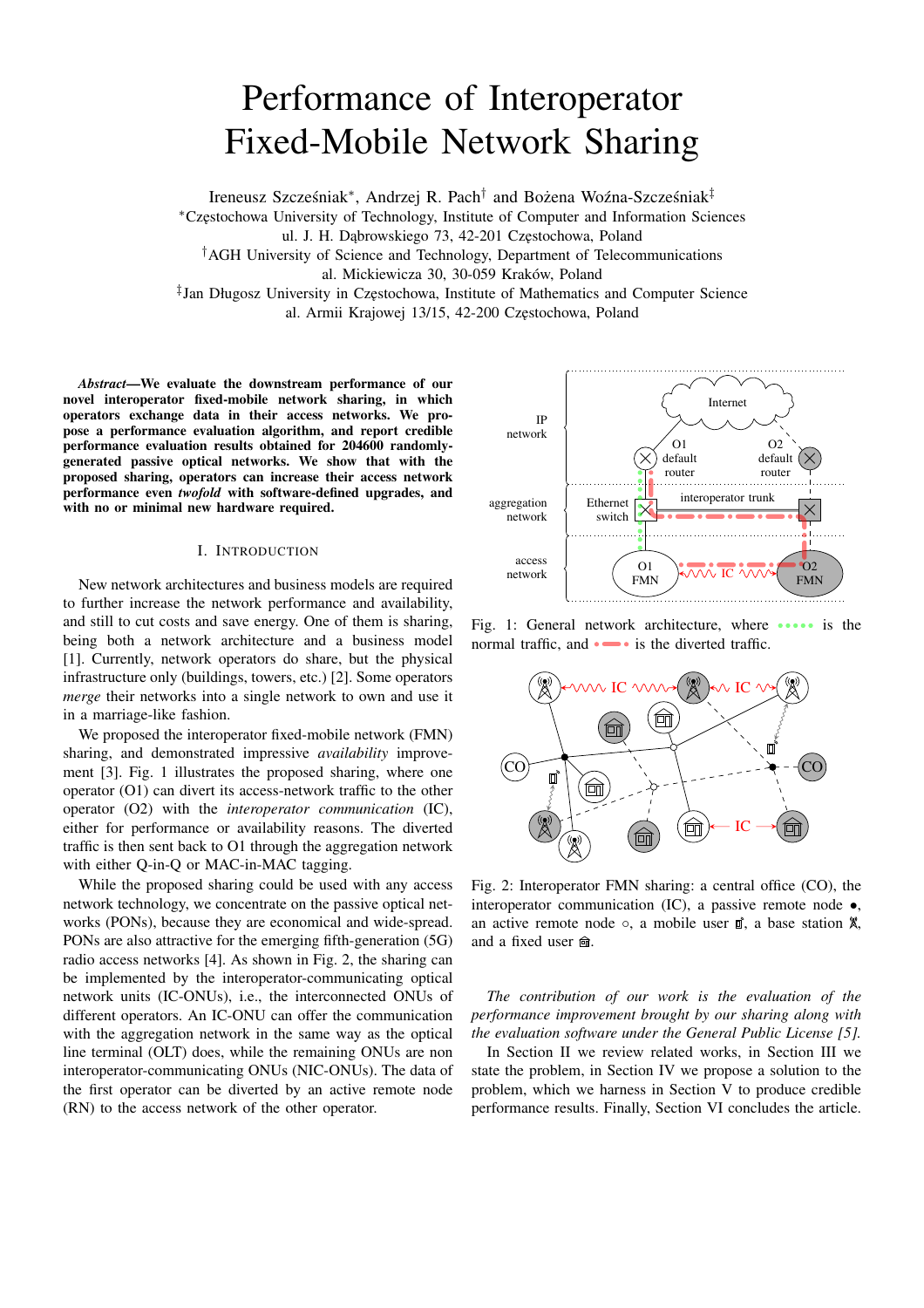#### II. RELATED WORKS

Mobile network sharing has long been used, allowing for roaming or virtual mobile network operators, where a mobile operator accepts traffic *directly from the users* of a different operator, and the network of that different operator does not carry that traffic. In [2] the authors study this traditional sharing in the virtualization context. Our work does not subscribe to this mainstream research – the hallmark of our proposed sharing is the *interoperator communication*, where traffic is exchanged by different operators between their access networks.

PONs are successful mainly because of the cost-effective tree topology. First, the feeder fiber starts at the optical line terminal (OLT) in the central office (CO), and ends at the first remote node (RN) in some district. From there, the distribution fibers lead to further RNs in various neighborhoods, possibly through further RNs. Finally, the last-mile fibers deliver the service to customer premises.

NG-PONs should support direct communication between ONUs, without the OLT relaying the data, in order to support direct communication between BSs (connected to ONUs) required by future RANs. However, in legacy PONs, ONUs do not communicate directly with each other, but through the OLT. To this end, in [6] the authors propose two novel NG-PON architectures. Interestingly, the authors propose to cleverly use a circulator as a passive RN, which would allow for some limited communication between BSs without the OLT. Another solution is to use the active RNs, which would also enable NG-PONs to have larger splitting ratios and longer reach [7].

In [8], the authors propose a number of wireless protection methods for FMNs, which could also be used to increase performance. There a single network is considered, without sharing it with a different operator. Wireless access points connected to a PON are allowed to offer connectivity to those wireless access points which lost the PON connectivity.

PONs are vulnerable to service disruption, because of the tree architecture. Failure of the OLT or the feeder fiber brings down the entire PON. Making a PON resilient is becoming more important, but requires expensive redundant infrastructure, fibers and hardware. In [9] the authors review PON resiliency mechanisms and propose their own mechanism for cost-effective resiliency on request. *The redundant hardware can be used to improve the PON performance.*

FMNs are being broadly researched and developed to deliver the required performance and resiliency [10]. Radio access technologies (RATs) have been proposed to use cognitivity, virtualization, coordinated multipoint transmission (CoMT), and more sophisticated modulation formats. The backhaul is evolving from the copper or microwave networks to passive optical networks (PONs), and even possibly to radio-over-fiber (RoF) networks. PONs are currently being deployed as the backhaul, and the NG-PONs are being intensively researched for FMNs [6].



Fig. 3: Example of finding a correct shortest path between an IC-ONU and an NIC-ONU, where • is a passive RN,  $\circ$  is an active RN,  $\bullet \bullet \bullet$  is the correct path, and  $\bullet \bullet$  is the wrong path.

#### III. PROBLEM STATEMENT

We are given a specific PON  $P$ , i.e., a PON with the topology, and the types of the RNs and ONUs given. The number of ONUs is  $N$ , the number of RNs is  $R$ , and the downstream capacity is c.

The problem is to evaluate the *upper bound* of the downstream performance  $p$  of PON  $P$  under the offered load  $1 \leq l \leq 2$ , where  $l = 1$  is the full offered load, and  $l = 2$ is twice the full offered load. We define  $p$  as the average of the downstream performance values of all ONUs in a PON. In turn, we define the downstream ONU performance as the ratio of the downstream bitrate (DB) granted to an ONU to the DB requested by that ONU. The DB can be granted either by the OLT or by an IC-ONU. When  $P$  is able to completely service the offered load l, performance  $p = 1$ . Even though the proposed evaluation algorithm (described in Section IV) can handle non-uniform traffic, for simplicity, we load the PON with uniform traffic: we try to grant the same DB  $b = cl/N$ to every ONU.

The DB granted by the OLT is guaranteed to reach the aggregation network. However, we assume that the DB granted by an IC-ONU is *potential* only: even though the bitrate is granted by an IC-ONU within the PON, the other operator might actually reject it. The *sharing rules* should regulate whether the potential DB is guaranteed by the other operator. We make this assumption to study the upper bound of the performance, without considering the sharing rules.

Fig. 3 illustrates the corollary problem of finding a correct shortest path from an IC-ONU to an NIC-ONU traversing a passive RN. It is a problem unusual for legacy PONs where downstream data frames travel downstream only, while with the proposed sharing the downstream data frames sent from an IC-ONU travel upstream first, are diverted by an active RN, and then travel downstream to finally reach an NIC-ONU. If we apply a shortest path algorithm (e.g., the breadth-first search algorithm or the Dijkstra algorithm) directly on  $P$ , we get the dashed (red) path, which is wrong, instead of the dashdotted (green) path, which is correct.

In the next section we describe the algorithm which evaluates the performance of a single PON. To make the evaluation of the proposed sharing statistically sound, in Section V we use the algorithm to evaluate the performance of PON populations.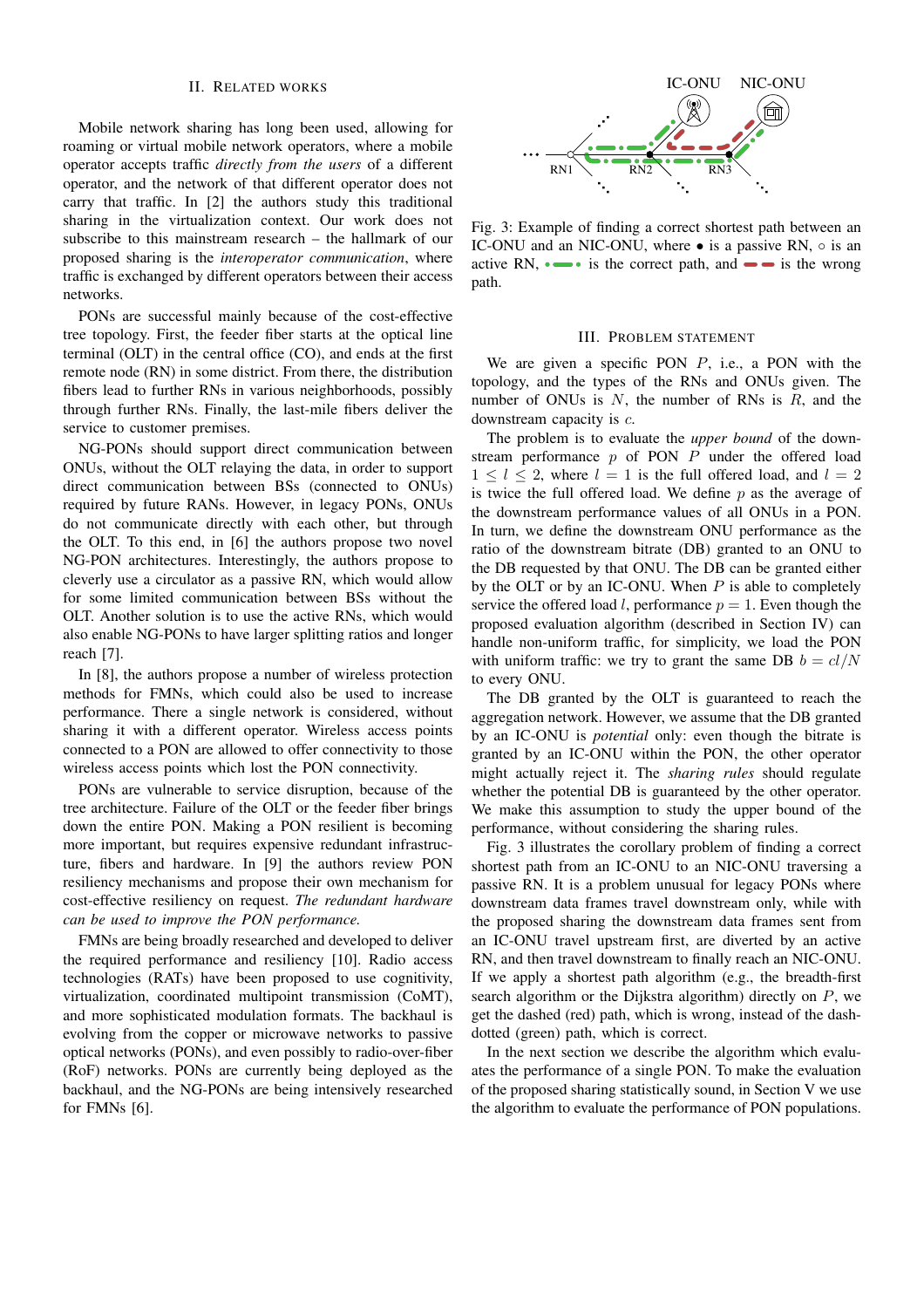Algorithm 1 calculate performance **Input:** PON  $P$ , load  $l$ , capacity  $c$ , number of ONUs  $N$ **Output:** performance  $p$ 

 $A = (A_n) \leftarrow$  find alternatives  $(P)$  $Q \leftarrow$  make priority queue (A)  $b \leftarrow cl/N$ for each  $n \in \{ONUs \text{ of } P\}$  do  $Q$ .push  $(n)$ while  $Q \neq \emptyset$  do  $n \leftarrow Q$ .pop ()  $p_n \leftarrow$  grant DB  $(P, n, b, A_n)/b$ return  $p \leftarrow \text{average}(p_n)$ 

## IV. ALGORITHM

In order to evaluate performance  $p$ , we need to calculate performance  $p_n$  of ONU n. In a PON without sharing, the DB is granted by the OLT only, but with sharing, an ONU can have the DB granted also by IC-ONUs, and so the performance evaluation is more complicated, as we have to consider all the alternatives an ONU has. An *alternative* for an ONU is a shortest path (i.e., a path with the smallest number of hops) to that ONU from either the OLT or an IC-ONU. An ONU has at least one alternative: the one from the OLT.

PON performance can be evaluated in various ways and with different accuracy depending on the PON type, the traffic type, and a plethora of technical details. We propose a simple method of assessing the performance: we start with an unloaded PON, and try to grant the same DB  $b$  to every ONU.

We serve the ONUs in the order of increasing number of alternatives they have, since the more alternatives an ONU has, the more likely it is to get the DB. If an ONU being served has more than one alternative, we try to grant the DB along the shortest alternative, and continue with the longer alternatives when needed. The DB is granted to an ONU by allocating the DB on the edges of a single alternative.

Algorithm 1 recaps the described performance evaluation. Function 'find alternatives' returns vector **A** of alternatives  $A_n$ for ONU  $n$  in  $P$  sorted in the increasing order of the number of hops. Q is the priority queue of ONUs sorted in the increasing order of the number of alternatives the ONUs have. Q is given the alternatives A at the construction time, and then uses A to maintain the order of the nodes pushed into Q. Function 'grant DB' tries to grant DB  $b$  to ONU  $n$  (i.e., it allocates the bandwidth on all the edges of an alternative), and returns the value of the actually granted DB. The 'while' loop iterates over the ONUs requesting service, finishing when there are no more ONUs to service.

In the search for the correct alternatives, we use the breadthfirst search algorithm (BFS) on a modified graph as described next. However, a different solution would be to adapt the BFS algorithm: make the label of a passive RN also take the direction with which that passive RN was reached. However, we opt for modifying  $P$ , since we find it more elegant.

Algorithm 2 find alternatives Input: PON P Output: alternatives A  $\mathbf{A} = (A_n \leftarrow \emptyset)$  $P' \leftarrow$  split  $\mathsf{RNs}(P)$ for each  $i \in \{$ OLT and IC-ONUs of  $P\}$  do  $T_i \leftarrow$  breadth-first search  $(P', i)$ for each  $n \in \{ONUs \text{ of } P\}$  do  $A_{i,n} \leftarrow \text{trace}(T_i, n)$ if  $A_{i,n}$  exists then  $A_n$ .push  $(A_{i,n})$ return  $A = (A_n)$ 



Fig. 4: Example of modifying a graph by splitting passive RNs, where  $\blacksquare$  is a split passive RN,  $\circ$  is an active RN, and  $\bullet \bullet$  is the correct path.

We find the correct alternatives by searching for shortest paths in a *modified* graph  $P'$ , where a passive RN is modeled with two vertexes: one vertex for the downstream direction with the downstream-directed edges only, and the other vertex for the upstream direction with the upstream-directed edges only, as shown in Fig. 4. A shortest-path search from a given IC-ONU keeps going upstream through a passive RN (without being derailed there) to an active RN, where it turns back to continue downstream, passes again through the passive RN, and finally reaches an NIC-ONU.

For every node  $i$  providing service, which is the OLT or an IC-ONU, we search for the shortest-path tree  $T_i$  from node  $i$  to all other nodes of the PON, where the search stops. The search starting at an IC-ONU also stops at the OLT, even though the OLT could divert downstream the upstream traffic to reach an NIC-ONU, since the OLT is an active node. This, however, would be pointless, since the OLT can service the NIC-ONU, without the IC-ONU, and without taking the upstream capacity.

Algorithm 2 calculates the alternatives, returned as vector A.  $A_n$  is a priority queue, where alternatives for node n are sorted in the increasing order of their number of hops. There are two nested loops. The outer loop iterates for each node  $i$ providing service, and the inner loop iterates for each node  $n$ receiving service. In the outer loop the shortest-path tree  $T_i$ is calculated, which is subsequently used in the inner loop to find, using function 'trace', a single shortest path  $A_{i,n}$  from node i to node n. We make sure  $A_{i,n}$  does exist, since it could very well be that it does not, as when there is no active RN on the way from an IC-ONU to an NIC-ONU.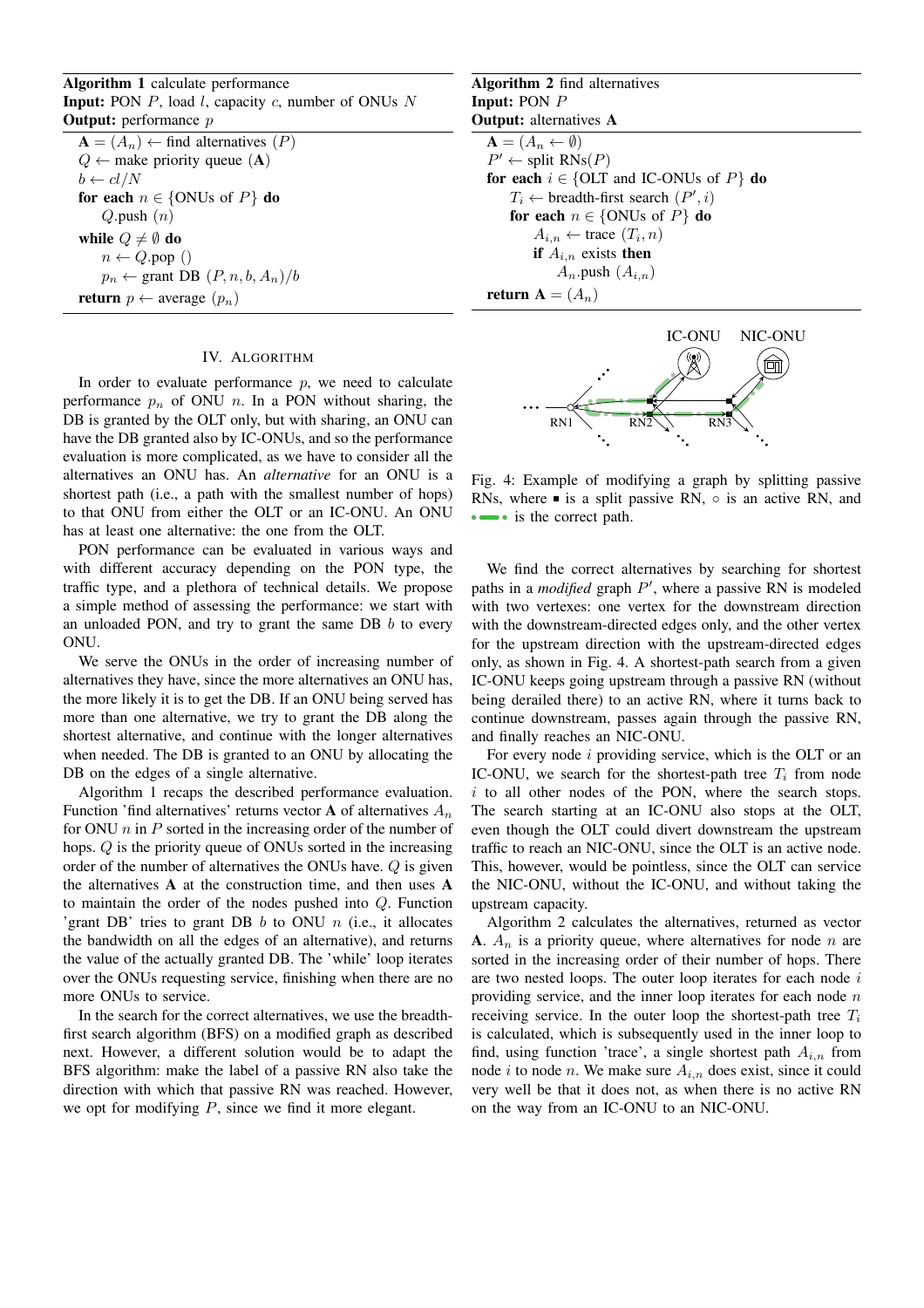

Fig. 5: PON: a central office (CO), a passive remote node  $\bullet$ , an active remote node  $\circ$ , a base station  $\%$ , and a fixed user  $\hat{m}$ .

#### V. PERFORMANCE EVALUATION

We evaluate the performance of a given PON population under a given offered load  $l$ . In order to obtain credible estimated results for a population, we produce a sample of 300 specific randomly-generated PONs. Performance  $p$  is calculated by the proposed algorithm for every PON in the sample under load *l*, and then the obtained PON performance values are averaged to yield the sample PON performance mean. We deem the obtained means credible, as their relative standard errors are below 1%.

We evaluate the performance improvement when the proposed sharing is used for PON populations of two scenarios. Both scenarios use populations of a generic PON shown in Fig. 5 with the depth of three stages. The PON can have many second-stage and third-stage RNs, but in the figure we show only one of each. The scenarios differ in the location of the active RNs: in the first scenario the location is given upfront, while in the second scenario the location is chosen at random.

The RNs of every stage have the 1:g splitting ratio. At the first and the second stage, a fiber coming out of a RN goes to the next stage with probability s, and, conversely, to an ONU, i.e., a fixed user or a base station, with probability  $(1-s)$ . At the third stage, all fibers coming out of a RN go to ONUs.

For the studied PON network, the mean number of ONUs is  $N = g(1 - s + gs(1 - s + gs))$ , and  $R = 1 + gs(1 + gs)$ . For the evaluation we assume  $s = 0.3$  and  $q = 32$ , and so  $N \approx 3187$  and  $R \approx 103$ , which is reasonable for the nextgeneration PONs. For example, the XG-PON currently can handle 1024 ONUs. Furthermore, we assumed the PON offers the downstream capacity of  $c = 10$  Gb/s, and the upstream capacity of 2.5 Gb/s. IC-ONUs can send data to the other operator with the bitrate of 2.5 Gb/s.

In Figures 6 and 7, we plot as the white surface the PON performance with the proposed sharing, and as the gray surface the PON performance without the proposed sharing. The difference between these surfaces is the performance improvement brought by our sharing.

We implemented the proposed performance evaluation in C++ with the Boost Graph Library (BGL) as a high-quality and high-performance multithreaded program under the Debian GNU/Linux operating system.



Fig. 6: Performance in the  $1<sup>st</sup>$  evaluation scenario.

## *A. First scenario*

In the first scenario, for the offered load  $l$ , we evaluate the performance of a PON population characterized by probability  $r$  that an ONU is capable of the IC. When a specific PON is generated, a given ONU becomes capable of the IC with probability  $r$ , and incapable otherwise.

There are 31 populations, each with a different value of  $r$  $= \{0, 0.001, 0.002, \ldots, 0.009, 0.01, 0.02, \ldots, 0.09, 0.1, 0.2, \ldots, 0.00, 0.00, \ldots, 0.00, 0.00, \ldots, 0.00, 0.00, \ldots, 0.00, 0.00, \ldots, 0.00, 0.00, \ldots, 0.00, 0.00, \ldots, 0.00, 0.00, \ldots, 0.00, 0.00, \ldots, 0.00, 0.00, \ldots, 0.00, 0.0$ ..., 1.0}. We evaluate the performance of a population for 11 values of  $l = \{1, 1.1, 1.2, ..., 2\}$ , totaling 341 values of the population performance. We evaluate the performance for  $1 < l < 2$ , because the sharing helps for overloaded networks.

The location of the active RNs is given upfront as shown in Fig. 5. At the first stage we install a passive RN, which is typical for the incumbent PONs. The high 1:32 splitting ratio, which is also typical, and possibly long feeder and distribution fibers may require an active RN, which we install at the second stage. There are on average  $gs = 9.6$  active RNs required in a PON, which is about 10% of all RNs. *Today active RNs are already used to extend the PON reach.* The last-mile fibers are typically short, and so passive RNs at the third stage suffice.

Fig. 6 shows as the white mesh surface the population performance with the proposed sharing as a function of  $r$  and l. There are 341 data points obtained from 102300 PON performance values (11 values of offered load  $\times$  31 populations  $\times$  300 PONs in a population sample). For comparison, we also plot as the gray surface the PON performance without the proposed sharing as a function of  $l$  only, since  $r$  is irrelevant.

The results show the *proposed sharing improves the PON performance twice* for the values of r as small as  $3 \times 10^{-3}$ , which for a PON with  $N \approx 3187$  ONUs translates to about ten IC-ONUs. For  $r = 10^{-3}$ , which translates to about only three IC-ONUs, the PON performance improves from 50% to 100% depending on the offered load. The PON performance without sharing caves in as the offered load increases.

For  $r = 0$ , the sharing cannot take place as there are no IC-ONUs, and so the white and gray surfaces should meet, but it cannot be plotted in the logarithmic scale in Fig. 6.